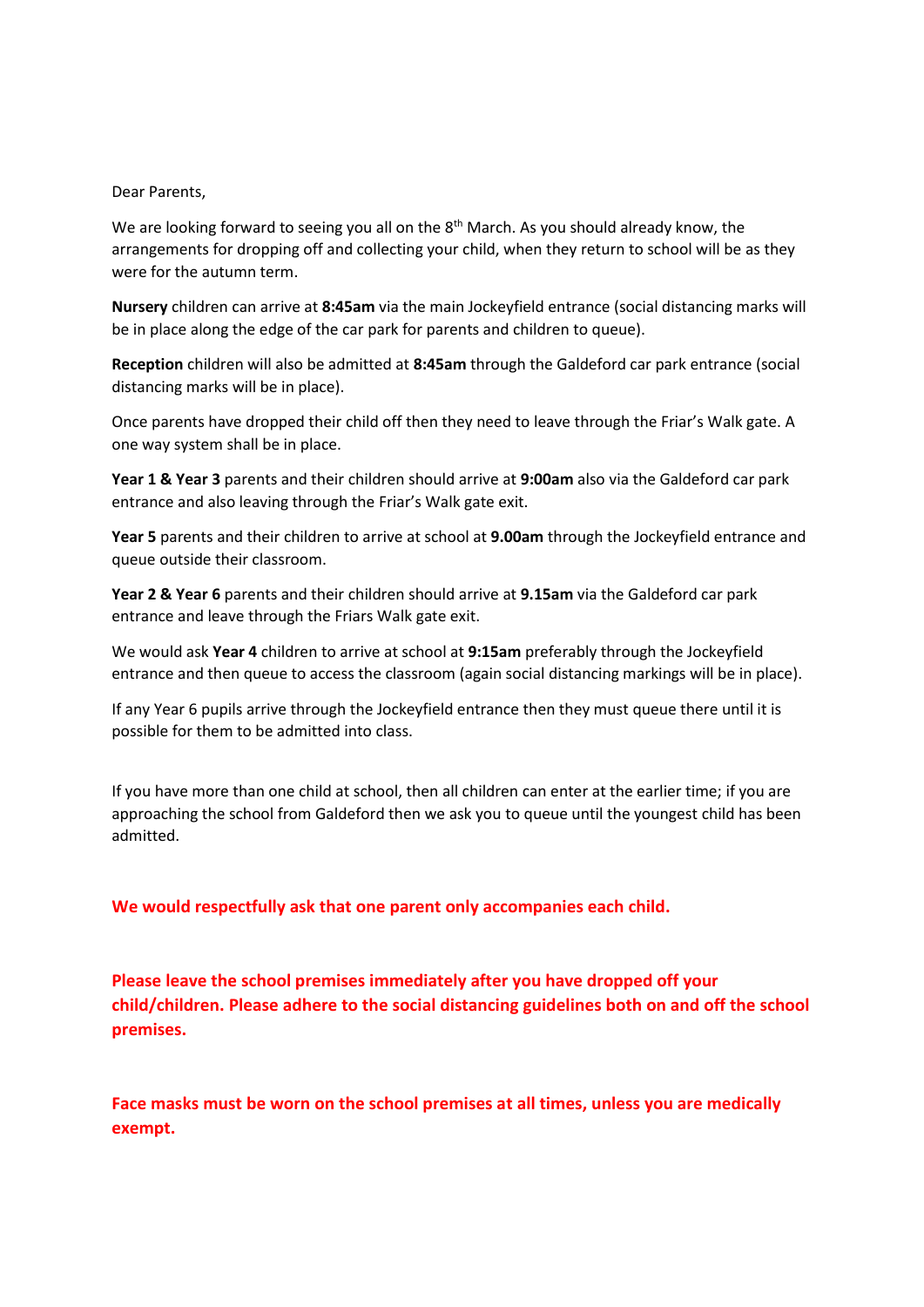If your child is showing any symptoms, in particular a high temperature or a new continuous cough, they should be kept at home (see Stay at home guidance) A test should be arranged as soon as possible. Do not attend school until a test has been completed with a negative result.

If a child or member of staff is tested positive for Covid-19, then those members of staff or children within the school will be notified and expected to self-isolate for 10 days. The school will continue to provide remote learning for these children.

### **Entering the classrooms:**

**S**anitize their hands using the dispenser and keep to allocated desk with your own equipment.

Children are to only bring with them a clearly marked water bottle to place on their desk, a coat (if needed) and any lunch boxes if required which may be carried in a suitable bag.

Morning breaks and lunchtimes will be staggered so that children avoid others from different year groups.

Children will be taught in class groups and interaction with other year groups will be kept to a minimum.

# KS1

Reading books should be brought into school daily so the children are able to read them within the day. Books can be left at school on Friday's then a new book chosen will be issued on a Monday for the following week.

### KS2

Children can choose a book in school and change it once they have quizzed.

**On collecting the children**, at the end of the day, parents are required to queue at the same entrance they used in the morning as the children are dismissed one at a time. (Except Year 6)

Children in Nursery should be picked up at 3.00pm from the Jockeyfield entrance; Reception from the Galdeford car park entrance.

Year 1 & Year 3 pupils at 3:15pm from Galdeford car park entrance; Year 5 at 3.15pm from Jockeyfield entrance; Year 4 at 3.30pm from Jockeyfield and finally Year 6 at 3.30pm at Galdeford entrance.

If you have more than one child you can collect all of your children at the earliest time. They will be brought to you at your allocated pick up point.